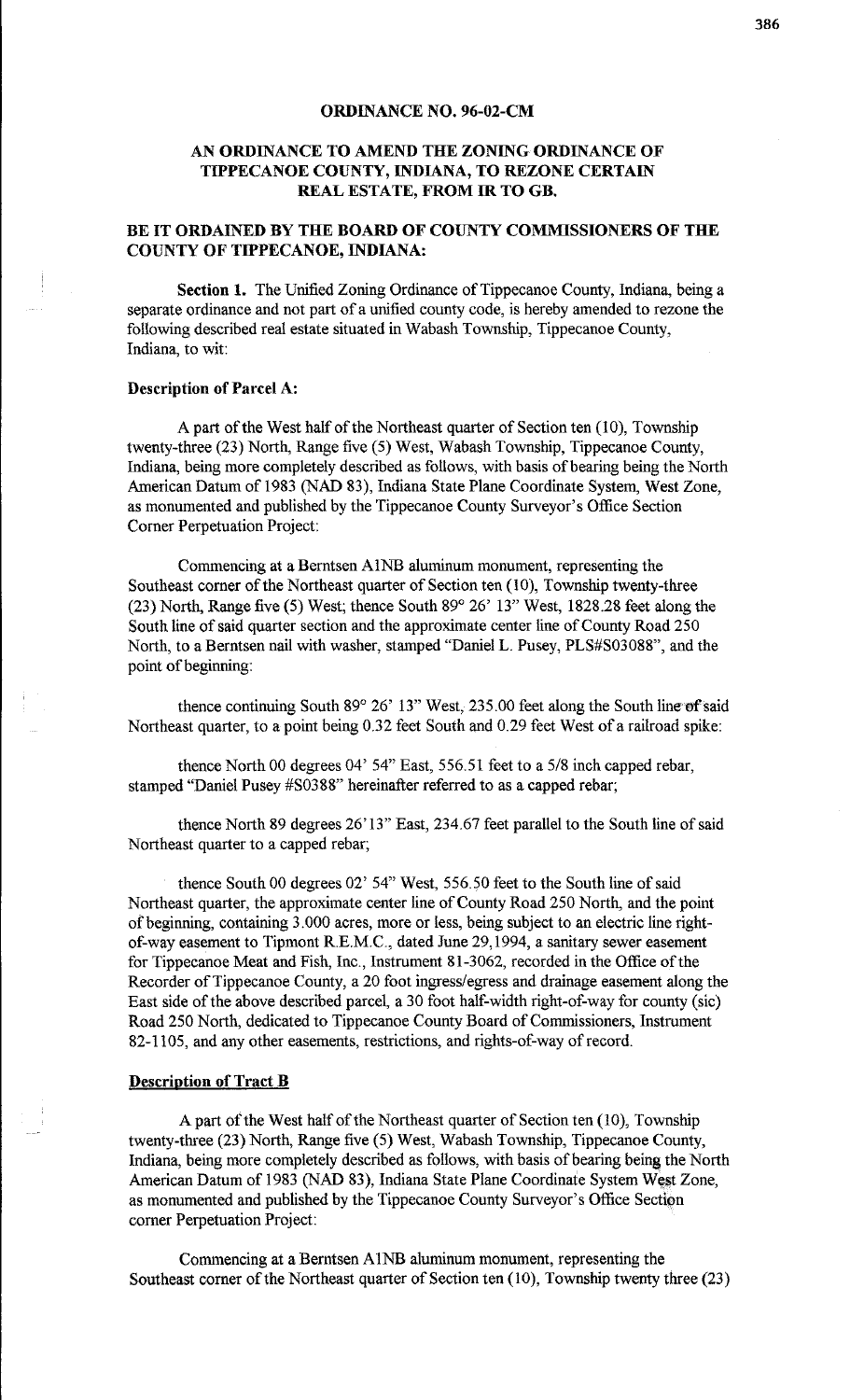North, Range five (5) West; thence South 89 26' 13" West, 19226.28 feet along the South line of said quarter section and the approximate center line of County Road 250 North, to a Berntsen nail with washer, stamped "Daniel I. Pusey, PLS#S088", hereinafter referred to as capped rebar and the point of beginning;

thence South 89 degrees 26' 13" West, 234.67 feet parallel to the South line of said Northeast quarter, to a capped rebar;

thence South 00 degrees 04' 54" West, 193.51 feet to the Northeast corner of a 1 acre tract described in Instrument 93-05753 in the office of the Tippecanoe County Recorder;

thence South 89 degrees 26' 13" West, 120.00 feet along the North line of aforesaid 1 acre tract;

thence North 00 degrees 04' 54" East, 1668.46 feet to an iron pipe and the Southwesterly right-of-way of the Kankakee, Beavertail, and Southern Railroad;

thence Southeasterly along said right-of-way, on a curve concave to the Southwest having a radius of 5679.65 feet, a central angle of 10 degrees 04'47", and a chord bearing South 45 degrees 18' 09" East, 997.90 feet, to a rebar:

thence South 89 degrees 35' 21" West, 356.15 feet to a capped rebar:

thence South 00 degrees 02' 54" West, 767.03 feet to the point of beginning, containing 12.87 8 acres, more or less, being subject to an electric line right-of-way easement to Tipmont R.E.M.C., dated June 29,1994, a sanitary sewer easement for Tippecanoe Meat and Fish, Inc., Instrument 81-3062, recorded in the Office of the Recorder of Tippecanoe County, and any other easements, and rights-of-way of record.

## **Modernized Description of Instrument 93-05753 (Key# 132-01500-0579)**

A part of the Southwest quarter of the Northeast quarter of Section ten (10), Township twenty-three (23) North, Range five (5) West, Wabash Township, Tippecanoe County, Indiana, being more completely described as follows, with basis of bearing being the North American Datum of 1983 (NAD 83), Indiana State Plane Coordinate System West Zone as monumented and published by the Tippecanoe County Surveyor's Office Section Corner Perpetuation Project:

Commencing at a Berntsen AlNB aluminum monument, representing the Southeast corner of the Northeast quarter of Section ten (10), Township twenty-three (23) North, Range five (5) West; thence South 89 degrees 26' 13" West, 2161.28 feet along the South line of said quarter section and the approximate center line of County Road 250 North, to a point being 0.32 feet South and 0.29 feet West of a railroad spike and the point of beginning;

thence continuing South 89 degrees 26' 13" West 120.00 feet along the South line of said Northeast quarter, to a point being 0.12 feet South of a railroad spike;

thence North 00 degrees 04' 54" East, 363.00 feet to a capped rebar, stamped (sic) Daniel Pusey #S03 88", hereinafter referred to as capped rebar;

thence North 89 degrees 26'13" East, 120.00 feet parallel with the South line of said quarter section, to a capped rebar;

thence South 00 degrees 04' 54" West, 363.00 feet to the South line of said quarter section, the approximate center line of County Road 250 North, and the point of beginning, containing 1.00 acre, more or less, being subject to an electric line right-of-way easement to Tipmont R.E.M.C., dated June 29, 1994, a sanitary sewer easement for Tippecanoe Meat and Fish, Inc., Instrument 81-3062, recorded in the Office of the